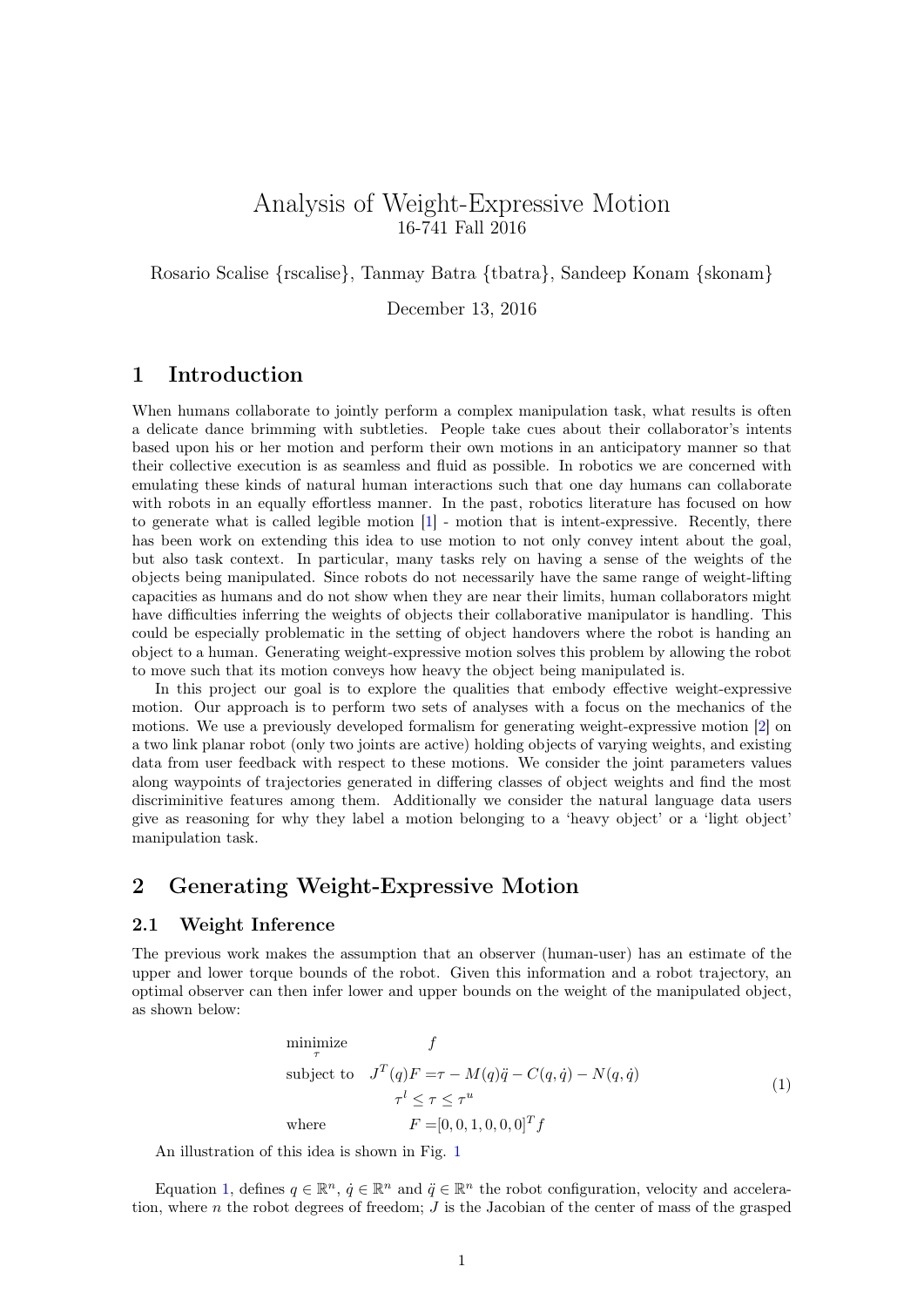object, assuming that it is rigidly attached to the end-effector frame.  $M$  is the manipulator mass matrix. C represents the Coriolis forces and N represents the gravitational and frictional forces. For given q,  $\dot{q}$  and  $\ddot{q}$ , the constraints are linear, and the optimization can be solved efficiently using linear programming. The linear program above gives a lower bound on the weight of the end-effector  $f^l$ . By replacing the minimization with a maximization, we can get an upper bound  $f^u$  as well.



<span id="page-1-0"></span>Figure 1: The green trajectory shows the optimized weight-expressive motion while the blue trajectory shows the unoptimized baseline motion. The user infers a better estimate of the weight bounds of the object for the optimized motion as indicated on the corresponding green curve.

### 2.2 Evaluating Weight-Expressiveness

A robot trajectory is parameterized by  $\theta$  as a function of class  $C^2$ , so that  $\xi(\theta, t) : \mathbb{R}^k \times \mathbb{R} \to \mathbb{R}^n$ , where  $k$  equals the number of parameters. The assumption that the first and second derivatives with respect to  $\theta$  and t are known is made.

To measure weight-expressiveness, previous work defines a cost functional that takes as its input a trajectory of duration T sampled at  $N_s$  equidistant time-steps, where  $q(\theta, t_i)$ ,  $\dot{q}(\theta, t_i)$  and  $\ddot{q}(\theta, t_i)$ a sampled configuration, velocity and acceleration at time-step  $t_i$ , when  $t_i = \{1\frac{T}{N_s}, 2\frac{T}{N_s}, ..., N_s\frac{T}{N_s}\}.$ The functional returns a scalar cost  $W : \Xi \to \mathbb{R}_+$ . Given the model for weight inference described in Sec. [2.1,](#page-0-1) a weight-expressive trajectory minimizes the distance between the inferred  $f<sup>l</sup>$  and  $f<sup>u</sup>$ .

<span id="page-1-1"></span>
$$
W[\xi] = \frac{\sum_{t_i} (f^u(\theta, t_i) - f^l(\theta, t_i))^2 w(t_i)}{\sum_{t_i} w(t_i)}
$$
(2)

In Eq. [2,](#page-1-1) the function  $w(t)$  is a weight function which allows for different parts of the trajectory to be weighted. We leave this in its default form for the purpose of the analysis in this project.

#### 2.3 Inverting the Model to Generate Motion

We can now generate weight-expressive trajectories by minimizing the cost  $W$  given by Equation [2.](#page-1-1) In our case,  $f^l(\theta, t_i)$  and  $f^u(\theta, t_i)$  in Eq. [2](#page-1-1) are not given by analytic expressions, but are computed by solving the linear optimization program of Eq. [1.](#page-0-0) Therefore, previous work formulates the problem as a non-linear optimization program and use a derivative-free solver to compute a solution in which we minimize the cost  $W$  defined in Eq. [2](#page-1-1)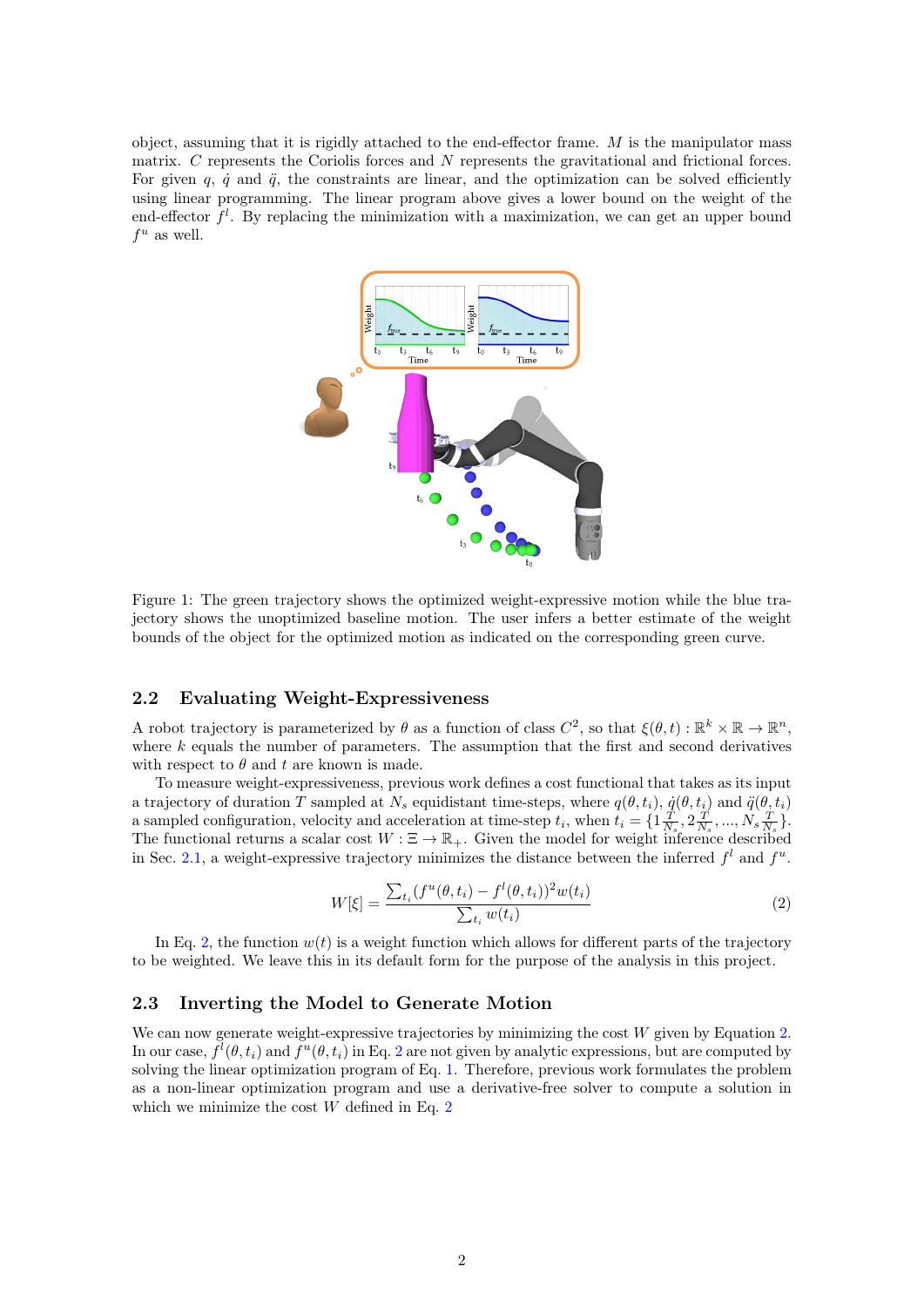minimize  
\n
$$
W[\xi]
$$
\nsubject to  
\n
$$
J^T(q(\theta, t_i))F_{true} - \tau(\theta, t_i) = M(q(\theta, t_i))\ddot{q}(\theta, t_i)
$$
\n
$$
+ C(q(\theta, t_i), \dot{q}(\theta, t_i)) + N(q(\theta, t_i), \dot{q}(\theta, t_i))
$$
\n
$$
\tau_{MIN} \leq \tau(\theta, t_i) \leq \tau_{MAX}
$$
\n
$$
q^l \leq q(\theta, t_i) \leq q^u
$$
\n
$$
\dot{q}^l \leq \dot{q}(\theta, t_i) \leq \dot{q}^u
$$
\n
$$
T > 0
$$
\nwhere  
\n
$$
F_{true} = [0, 0, 1, 0, 0, 0]f_{true}
$$
\nand  
\n
$$
t_i = \{1\frac{T}{N_s}, ..., N_s\frac{T}{N_s}\}
$$
\n(3)

The optimization constraints include the robot dynamics and the angle, velocity and torque limits of each joint.  $f_{true}$  is the true weight of the object, and  $q^l, q^u, \dot{q}^l, \dot{q}^u$  are the joint angle and velocity limits.

### 2.4 Generating Trajectories

We generated 10 trajectories per object weight class (baseline, light  $\{9N, \ldots, 19N\}$  and heavy {29N,....,39N}) where each trajectory comes from an optimization for a different weight object. Each of the trajectories have 100 waypoints specifying the joint state configurations for j1 and j2 at each time step.

# 3 Collecting Labled Data from Users

A portion of the data analayzed in this project came from user-studies in which participants were shown videos of a simulated robot arm tracing out planar trajectories where the goal of the task is to lift a pink 'bottle-like' object above a certain height. (Please note that in the videos, we only controlled two joint values  $(j1,j2)$ ; the wrist joint values were passively set to keep the gripper holding the bottle level, and not included in the optimization). The final resting position of the end effector was underspecified in these simulations, and so the optimization would determine this depending on the weight of the object being lifted. The durations of each of the trajectories shown to the particpants were identical across classes.

The participants were shown trajectories of objects belonging to three classes. The first class was the unoptimized motion 'baseline' class, the second class was the optimized 'light object' class in which the object weight is specified to be 12 N, and the third class was the optimized 'heavy object' class in which the object weight is specified to be 32 N. Participants were told the pink container could be empty or contain a heavy substance, and then asked to label what kind of object the arm was lifting, light or heavy. They were also asked to answer a comparative example as shown in [2.](#page-3-0) Finally, for each of their answers they were asked to give their reasoning for their choice in a natural language free-response. Participants used language which could be easily mapped to properties of the mechanics of the motions (which was part of the motivation for this analysis project).

### 4 Analysis of User Feedback

The features of the motion include position, velocity and torque. Thus we look for words that have similar meanings to these features and find correlations of the frequency of these words with the labels assigned by the people. This analysis shows us about what people think when they feel if the object is heavy or light. Through this analysis we will find that if most of the important words in their explanations are related to the actual feature space (comprising of position, velocity and torque) or people think of some other completely different reasons to explain the weight of the object that have no relation with the feature of motion.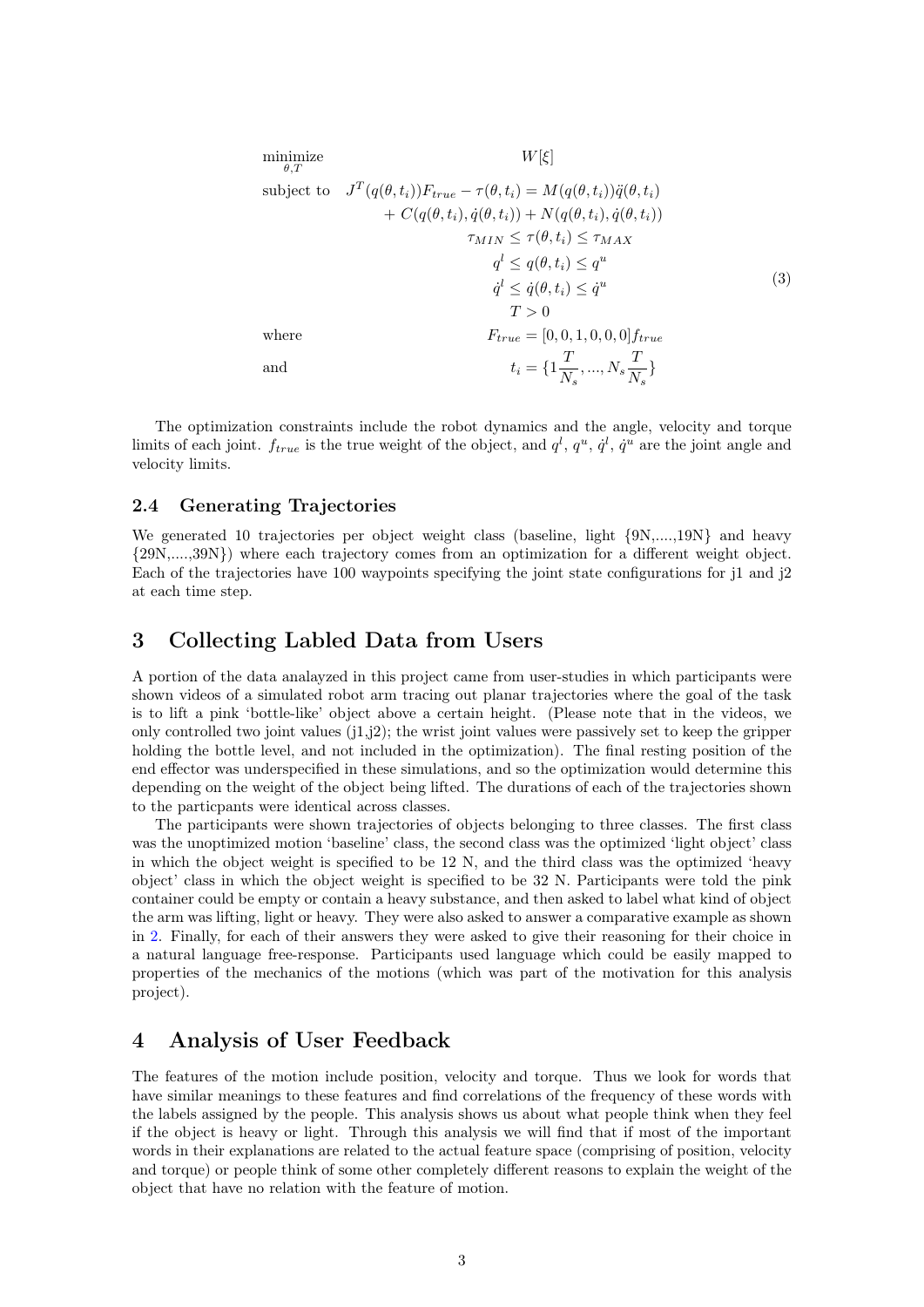

<span id="page-3-0"></span>Figure 2: A screenshot of the user study asking the particpant to compare two trajectories.

Let's start the analysis for the videos where the object was heavy. We asked 100 people to label these videos and explain the reason behind their labels. We observed that out of 100, 93 people labelled it as heavy and 7 people labelled is as light. We can see that the level of accuracy for this particular case is very high and most of the people were easily able to distinguish the object in these videos as heavy. We also observed that the important words in their sentences are actually related to the features. We manually took out the important words from the sentences and clustered them together.

Firstly we'll show the clusters for the case when people correctly labelled the object as heavy. We found the following important clusters.

Words related to position: not able to raise high, raised closer to body, smaller range of motion Words related to velocity: slow, longer time, a while to lift, less speed, steady, controlled.

Words related to torque: strain, effort, a lot of work, not able to lift, trouble in lifting, difficulty, struggle, work harder, tedious, wavering

The frequency of the velocity cluster was 79 i.e. in 79 out of 93 sentences people used the words present in that cluster. Similarly the frequency of the position cluster is 8 and the frequency of the torque cluster is 17. So we can see that people do come up with reasoning which is consistent with the feature space of the motion. The important words are mostly related to these features. An important observation here is that most of the reasoning is related to velocity i.e. people perceive that the object is heavy because the motion seems slow. This is the most important distinguishing factor for people to separate heavy and light object.

We would like to mention that since time is kept constant here and since velocity is directly proportional to position, even though people are not explicitly talking about position much, position is implicitly involved here as velocity and position are both interdependent in this case.

As we mentioned before, 7 times out of 93 people have incorrectly labelled heavy object as light one. The clusters we observed for this case are as follows:

Words related to torque: no acceleration (even though speed is slow), less force Words related to position: raised high

We can see here that these are exactly opposite to the explanations we saw in the previous case. This means that even when people are labelling it wrong, they are still consistent with their reasoning. The reasoning is still very much related to the feature space. An additional thing we observed in this case is that some explanations are related to object priors that people may have. For example, people just have a prior that bottles are light and so they labelled it as light.

For the next case, we analyse the sentences for the videos where the object was light. We observed that out of 97 labelled videos, only 28 times they were labelled correctly as light and 69 times they were incorrectly labelled as heavy. This shows that when the object is light, it is very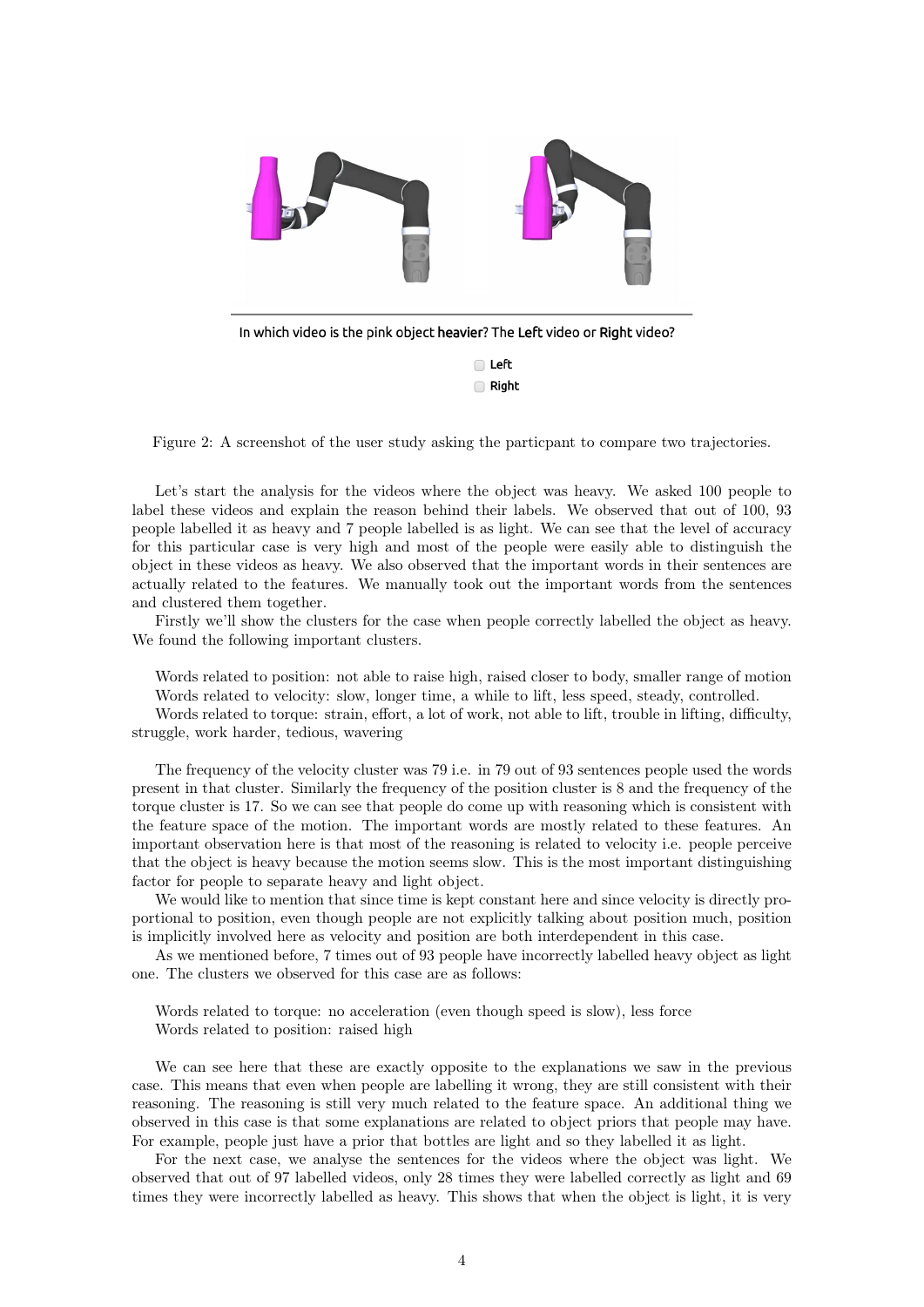difficult for the people to actually label it as light.

The clusters for the case when people correctly labelled it as light are shown below:

Words related to position: lifted higher, away from body Words related to velocity: fast, quick, smooth Words related to torque: no issues in lifting, easy, less power, seamlessly, not too much effort

The clusters for the case when people incorrectly labeled it as heavy are shown below:

Words related to position: limited range of motion Words related to veolcity: slow, longer time, a while to lift, controlled Words related to torque: struggle, wobbly, tilting, difficult, more force, hesitation, wavering, straining, more effort

An interesting thing to observe here is that the explanations are consistent with what we saw in the previous case when the ground truth was heavy. This it seems that people are consistent in their thinking irrespective of what the ground truth is. This is an important part of this study that people actually consider words related to the feature space as distinguishing factor between the two categories.

# 5 Analysis of Mechanics of Motion

#### 5.1 Information about data

Through our experiments, we collected data corresponding to three classes : heavy, light and baseline. Each class has 10 trajectories, where each trajectory corresponds to a different weight. Each trajectory has data corresponding to 100 timestamps. Each time-stamp has values for 6 parameters - Position, Velocity, and Torque respectively at the two joints. For the purpose of analysis, we split the dataset of 10 trajectories into 7 and 3 trajectories for training and testing respectively.

### 5.2 Data Preparation

Taking advantage of the time-series data, we wanted to analyze how the 6 parameters varied across the waypoints and understand how it varied across the three classes. Taking a naive approach, we concatenated the 6 parameters corresponding to all the waypoints. Therefore, for training data, we had 21 rows, where every 7 rows belonged to one of the three classes, and 600 columns, where every 6 columns corresponded to the 6 parameters of one trajectory. At the end of the data preparation step, we had a matrix of 21 rows and 600 columns corresponding to the training data.

### 5.3 Algorithms

For the purposes of classification, we used L1-regularized SVM classifier. The support vector machine (SVM) is a widely used tool for classification. It was first motivated by the geometric consideration of maximizing the margin. If given a set of training data  $(x_1, y_1), \ldots, (x_n, y_n)$ , where the input  $x_i \in R^p$  is a vector with p predictor variables, and the output  $y_i \in (1, -1)$  denotes the class label, the SVM finds a hyperplane that separates the two classes of data points by the largest distance:

$$
\max_{\beta, \beta_0} \frac{1}{\|\beta\|_2^2}; y_i(\beta_0 + x_i^T \beta) \ge 1 - \xi_i, \xi_i \ge 0, \sum_{i=1}^n \xi \le B
$$

where  $\xi_i$  are slack variables that describe the overlap between the two classes, and B is a tuning parameter that controls the overlap.

L1-regularized classifiers can be used to obtain a sparse model. Given a set of instance-label pairs  $(x_i, y_i)$ , i = 1, . . . , l,  $x_i \in R^n$ ,  $y_i \in (-1, +1)$ , training an L1-regularized linear classifier involves the following unconstrained optimization problem:

$$
\min_{w} f(w) \equiv ||w||_1 + C \sum_{i=1}^{l} \xi(w; x_i, y_i)
$$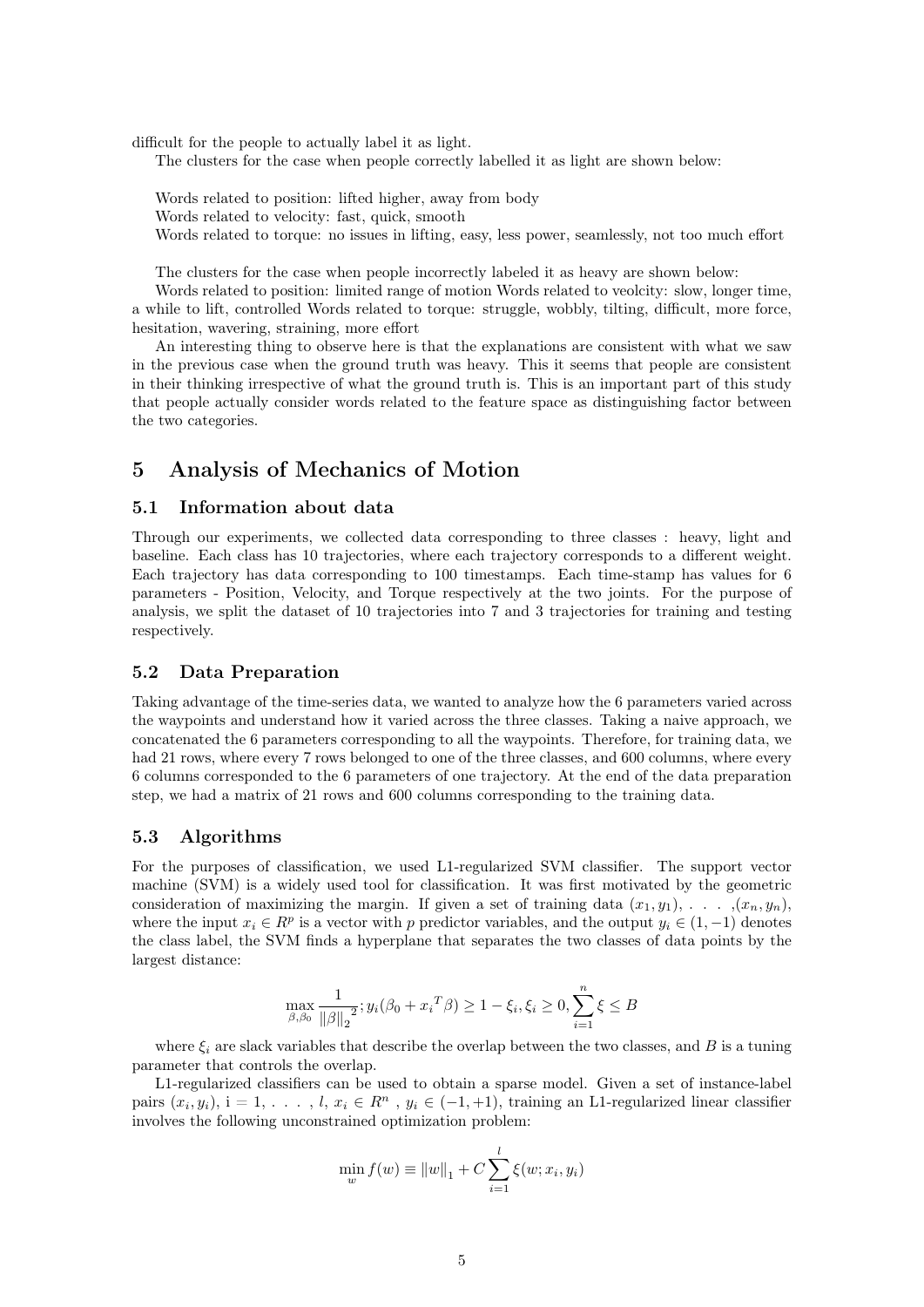where  $\|.\|$  denotes the 1-norm and  $\sum_{i=1}^{l} \xi(w; x_i, y_i)$  is a non-negative (convex) loss function. The regularization term  $||w||_1$  is used to avoid overfitting the training data. The user-defined parameter  $C > 0$  is used to balance the regularization and loss terms.

### 5.4 Experiments and Results

We ran three different sets of experiments, each one aimed at better understanding the data.

#### 5.4.1 Case-1

During the first experiment, we uniformly sampled the waypoints and selected the parameters corresponding to 1st, 11th, . . . .99th waypoints. Training data matrix in this case is 21 rows and 60 columns. After passing through the classifier, we analysed the weights corresponding to all the values in the training data. We observed an interesting pattern that, only values corresponding to positions of the second joint are non-zero. Intuitively, it makes sense that position of the second joint is important because it ends up having most prominent motion out of the two joints. Position is more important than velocity because it varies more. In the position, second one makes more contribution to the end effector.

#### 5.4.2 Case-2

During the second experiment, we considered all the waypoints and the corresponding parameters. Training data matrix, in this case, is 21 rows and 600 columns. After passing through the classifier, we analyzed the weights corresponding to all the values in the training data. We observed the same pattern as in the Case-1, i.e. only position of the second joint has a non-zero value.

#### 5.4.3 Case-3

During the third experiment, we analysed each of the 6 parameters separately. Therefore, each of the matrices had 100 columns corresponding to the value of each parameter at that particular waypoint. In this case, there are 6 different training data matrices, each one with 21 rows and 100 columns. After passing through the classifier, we analysed the weights corresponding to all the values in the training data. Since the training data had 6 distinct matrices, we had 6 distinct weight matrices. In the weight matrices corresponding to position, we observed that majority non-zero values occurred after the timestamp of 80. Since in all the cases, manipulator starts with the same position, but ends up at different positions, there is higher variance towards the end. In the weight matrices corresponding to velocity, we observed that non-zero values occurred between timestamps of 40 and 90. Since velocity varies with more magnitude initially and towards the end, there is more stability in the mid-range. In the weight matrices, corresponding to torque, we observed that non-zero values occurred between timestamps of 20 and 70.

# 6 Conclusion

In line with our hypotheses, we found that the most significant determiner of successful weightexpressive motion are the joint velocities, particularly throughout the latter half of the trajectory. This was supported by the analysis of participant reasoning when succesfully labeling trajectories. Interestingly, our algorithmic analysis indicated that joint angle position was the biggest discriminating feature (in particular the second joint angle position). We account for this by making note that people implicitly reason about joint angle position when citing velocity as their primary discriminators since the duration of each trajectory is held constant.

## 7 Limitations and Future Work

In general, it is difficult to say with any certainty to what extent implicit reasoning about position through velocity plays a role in successful object weight inference. In order to yield more conclusive results, we could deploy a follow-up user study in which we remove possible confounds. For example, our samples are not all i.i.d. which weakens the efficacy of the modeling techniques. Additionally, analyzing the end effector position in cartesian space rather than the joint angle